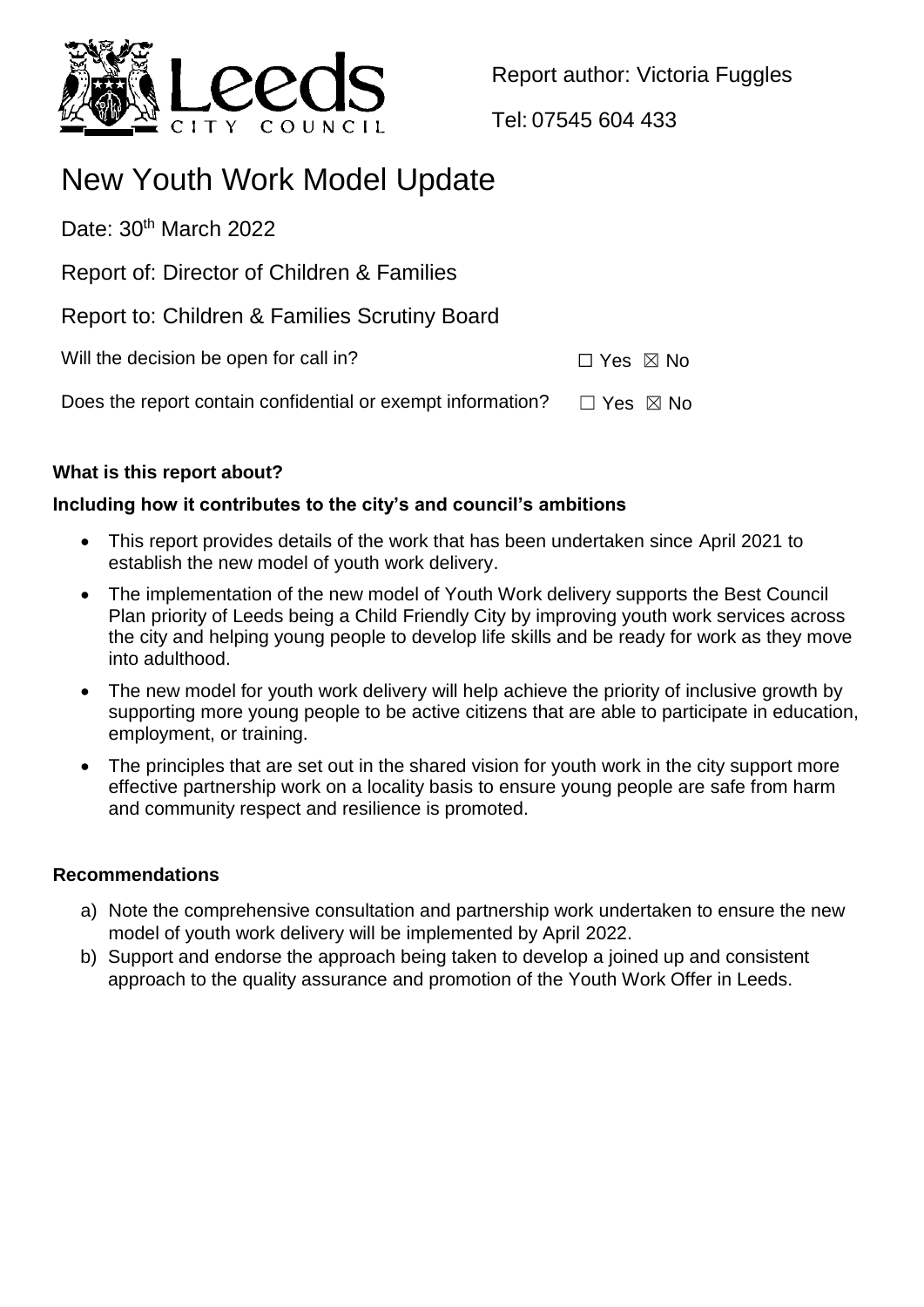#### **Why is the proposal being put forward?**

- 1 In April 2021 the Director of Children and Families submitted a report to the Executive Board that presented the findings from the review which had been undertaken into Youth Work in Leeds, and which outlined the vision for youth work together with the proposals for future delivery.
- 2 It was resolved;
	- That the comprehensive consultation and assessment work which had been undertaken to develop the vision for youth work in Leeds, be noted, and that the continuing commitment to youth services as a key strand of work to enable the most vulnerable young people in the city achieve their aspirations and ambitions, be endorsed
	- That the proposed new model of youth work delivery, as detailed within the submitted report, be approved, and that support be given to further work being undertaken which will be led by the Youth Offer Lead in order to co-produce the enhanced youth work specification
	- That it be noted that the new model of youth work delivery will be fully implemented by April 2022.
- 3 The Youth Work review highlighted many areas of good practice across the city and demonstrated the difference youth work makes to the lives of young people in Leeds. In Leeds, youth work is delivered as a preventative and early intervention service for young people. As such, it plays an integral part in delivering the outcomes of the Leeds Children and Young People's Plan and is a key component of achieving our ambition of being a Child Friendly City.
- 4 The future model of youth work delivery will comprise of two strands. A "core offer" of provision that all 11-17 year old young people can access and benefit from and an enhanced, targeted/specialist offer of provision that will meet the needs of our most vulnerable groups of young people living in Leeds.
- 5 This report provides details of the work that has been undertaken since then to establish the new model of youth work delivery.

# **What impact will this proposal have?**

| <b>Wards affected:</b>            |                 |                |
|-----------------------------------|-----------------|----------------|
| Have ward members been consulted? | $\boxtimes$ Yes | $\sqsupset$ No |

- 6 The new model of youth work delivery comprises of two strands. A "core offer" of provision, delivered by the in-house Youth Service, that all 11-17year old young people can access and benefit from and an enhanced, targeted/specialist offer of provision that has been commissioned to meet the needs of our most vulnerable groups of young people living in Leeds.
- 7 The impact of COVID-19 on young people's mental health, education, employment, and life chances is profound. It is therefore more important than ever to retain the investment in youth work, which will provide long term services and support to young people as they transition from learning to work.
- 8 Both the in-house Youth Service and commissioned providers will develop and deliver youth work programmes that aim to address the key themes and young people's priorities identified in the consultation phase.
- 9 Key themes included; mental health support, crime and criminal exploitation, anti-social behaviour, reducing social isolation, support into education, training or employment and inclusivity.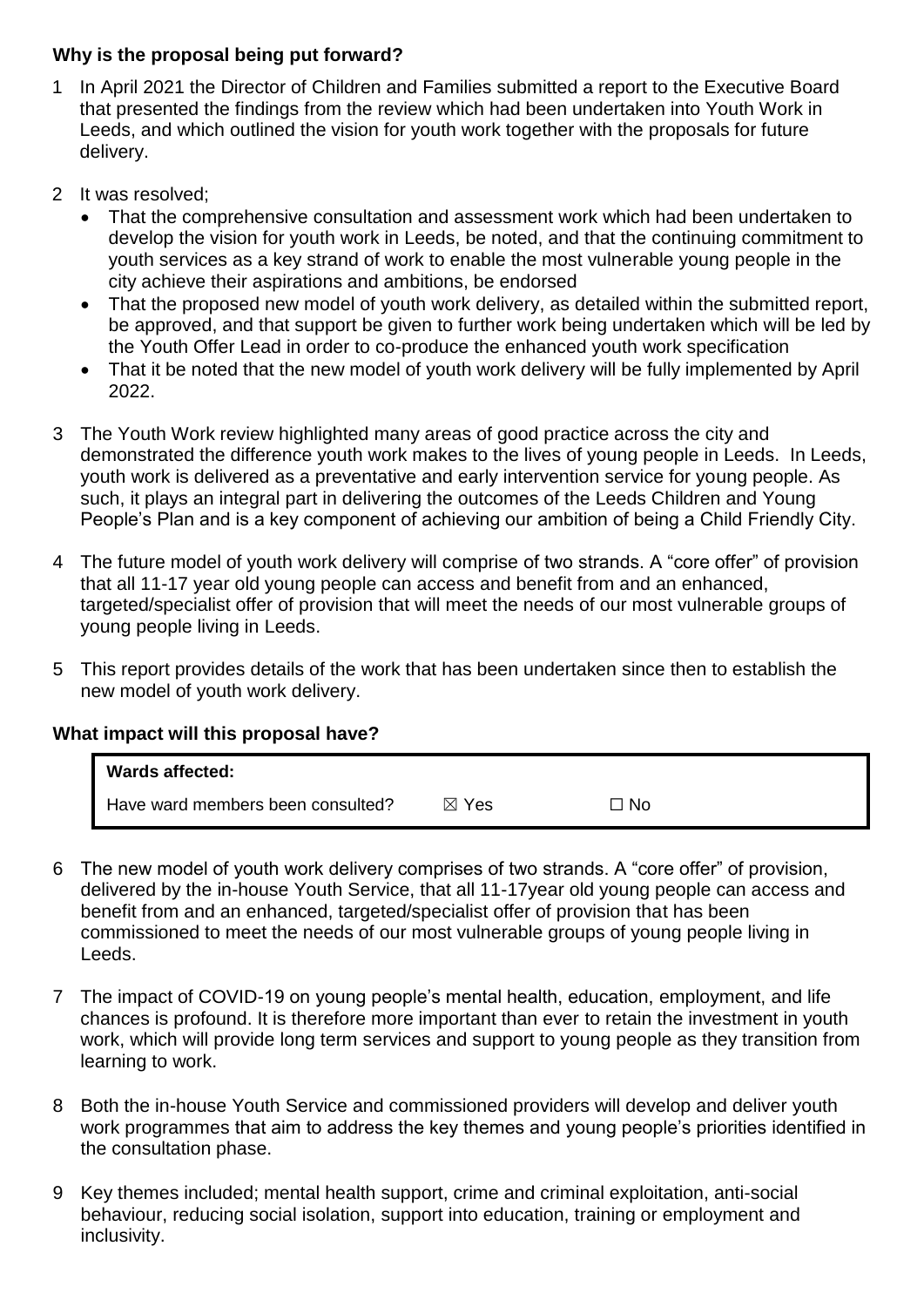- 10 Young people's priorities included support with; having a voice, racism and discrimination, emotional and/or mental health, sexual health, peer pressure/exploitation, getting a job or an apprenticeship and poverty.
- 11 Initial meetings between the Youth Service and commissioned providers have taken place and will continue on a regular basis to ensure a collaborative approach to the delivery of youth work is achieved in each locality. Once the commissioned providers begin their enhanced work it is intended that there will be a joint promotion of programmes.
- 12 Delivery of the grant funded provision and the enhanced youth work contracts will be focused in 12 wards with highest indices of deprivation. This is in recognition that young people living in the most deprived neighbourhoods have lower attainment at school, are more likely to be not in education, employment, or training post 16, and are more likely to be involved in crime and antisocial behaviour.
- 13 The 12 wards are;

| East                        | West                             | South                 |
|-----------------------------|----------------------------------|-----------------------|
| Burmantofts & Richmond Hill | Armley                           | <b>Beeston Hill</b>   |
| <b>Chapel Allerton</b>      | <b>Bramley &amp; Stanningley</b> | Holbeck & Riverside   |
| Gipton & Harehills          | Farnley & Wortley                | <b>Middleton Park</b> |
| Killingbeck & Seacroft      | Kirkstall                        | <b>Temple Newsam</b>  |

- 14 Examples of projects that will be delivered include group activity (open access or targeted), community/social action projects, supporting young people into training or work, providing informal mental health support, and supporting transitions.
- 15 Plans are in progress to establish a new team of Life coaches within the LCC Youth Service and recruitment process has begun. Life coaches will work with young people on an individual basis to address their mental health needs such as suicidal thoughts and feelings, self-harm, stress, anxiety or depression and accompany to sessions/activities and provide ongoing support as needed to promote sustainable outcomes. They will link into Early Help Hubs to ensure integrated working and, where necessary, to provide wider joined up support for the whole family where it is needed. It is envisaged that young people, aged 13+ on the edge of care, experiencing suicidal thoughts and feelings or self-harm and those that are not in education, employment or training will be given priority access to life coaching support.
- 16 Several support functions have been identified as essential to the effectiveness and sustainability of the new model of delivery of youth work. One of these functions is the quality assurance of all youth work provision. To address this a working group with membership from Leeds Beckett University, Yorkshire & Humberside regional Youth Work Unit, Leeds Youth Service and several 3<sup>rd</sup> Sector Youth organisations has been established to discuss the quality of youth work in the city. The initial focus has been on identifying and agreeing a common understanding of what good quality youth work looks like. The group are now working together to consider and develop an appropriate Youth Work Quality Framework for Leeds that will be used by the LCC Youth Service and 3<sup>rd</sup> Sector providers.

#### **What consultation and engagement has taken place?**

17 Extensive consultation took place with a wide range of key stakeholders as part of the Youth Work review, including on what services were in scope and the timetable for procurement.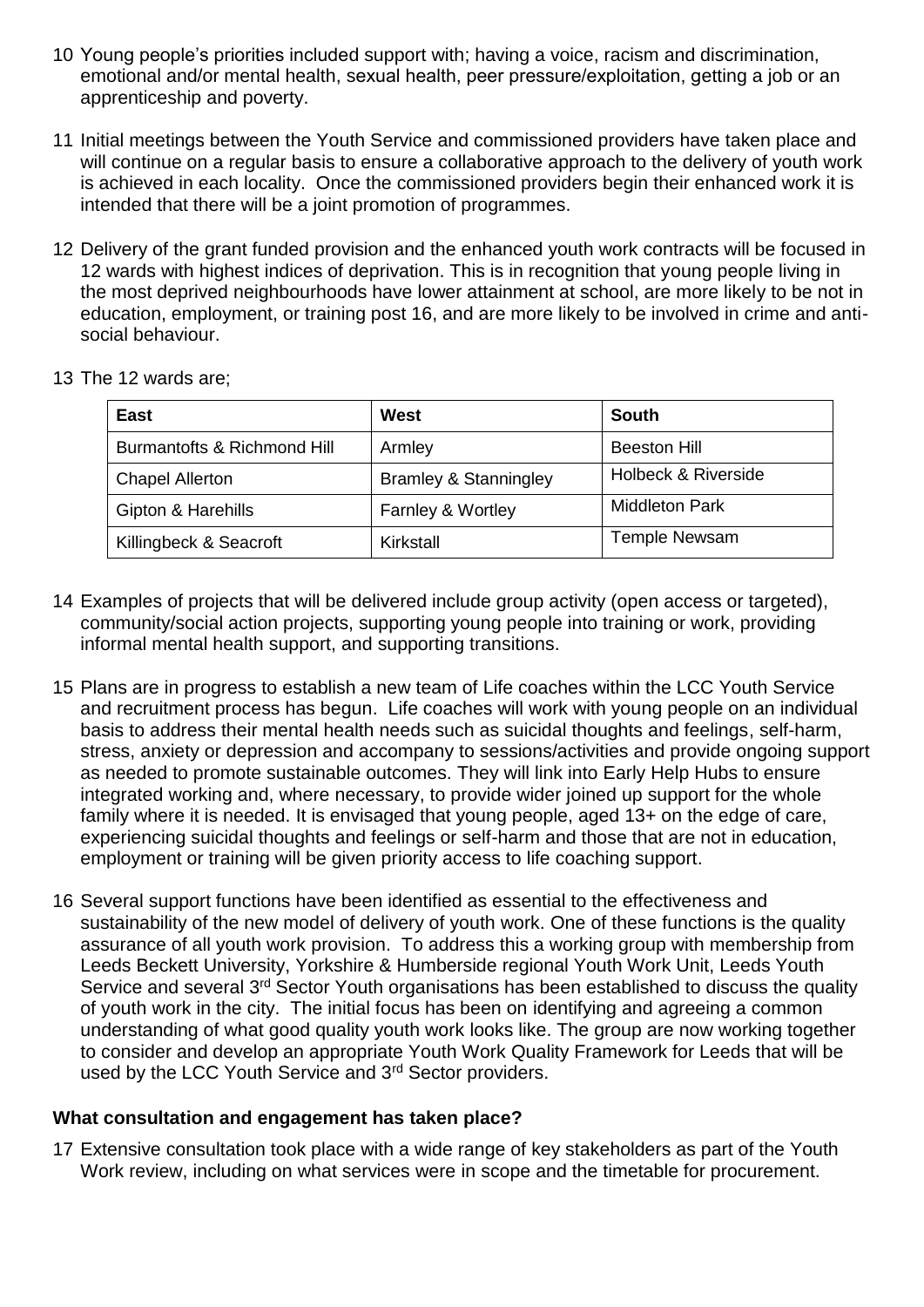- 18 Further consultation was undertaken in June 2021 with young people, practitioners, and Elected Members to inform the specific needs and priorities for the grant project brief and specification for the Enhance Youth Work contracts.
- 19 Existing commissioned providers of youth work were consulted and were made aware of our intention to close current contracts and grants and undertake a new competitive procurement process.

#### **What are the resource implications?**

- 20 The total budget available for Youth Work delivery in 2022/23 is £2.65m. £2m will be allocated to deliver the core youth work offer and the life coaching programme. £450k is available for the enhanced youth work commission and £200k for the youth work grant scheme.
- 21 Three contracts were awarded in December 2021 to deliver the Enhanced Youth Work in the 12 wards across Leeds with the highest levels of deprivation. Each contract has an individual specification to reflect the priorities and needs of the three geographical areas of the city (West/North West, South/South East and East/North East) to:
	- Lot 1 Barca Leeds Leeds Youth Alliance West Consortium
	- Lot 2 LS-TEN Leeds Youth Alliance South Consortium
	- Lot 3 Barca Leeds Youth Alliance East Consortium
- 22 A total of 25 grant applications were received. Of these, 11 applications did not pass the first stage of evaluation. At this stage the panel evaluated each application against a number of criteria including; the description of the project was clear, based on the area priorities and linked to positive outcomes, demonstrated a knowledge of young people and key partners in the area; and was clear on who they are targeting, how they will engage them and how they will influence development and delivery of the project.
- 23 This left 14 applications for the panel to discuss and allocate funding across the 3 wedges and 12 wards to ensure a diverse range of projects serving all localities, whilst targeting highest levels of deprivation and identified priorities.
- 24 Following the competitive application process 14 grant agreements totalling £183,621 for Enhanced Youth Work projects have been awarded. Grants are between £5,000 and £20,000 and have been allocated through a robust evaluation, which considered the quality of the applications, fair distribution of funds across the localities and the provision of a varied offer in each ward.
- 25 The providers are: Barca Leeds; BHI Black Health Initiative; CFYDC (Chance); Getaway Girls; Hamara HLC; Health for All; Hunslet Club; Leeds United Foundation; LS14 Trust; New Wortley Community Centre; Reestablish; Shantona; St Luke's Community and Regeneration; and The Youth Association.
- 26 The grants are to be awarded for the period 1 April 2022 to 31 March 2023 with the option to extend for a further twelve months.
- 27 This leaves a balance of £16,379. This is due to fewer quality applications being submitted for projects in the WNW. The LCC Youth Service will be asked to deliver a project to address this need.

#### **What are the legal implications?**

28 This report has no specific legal implications.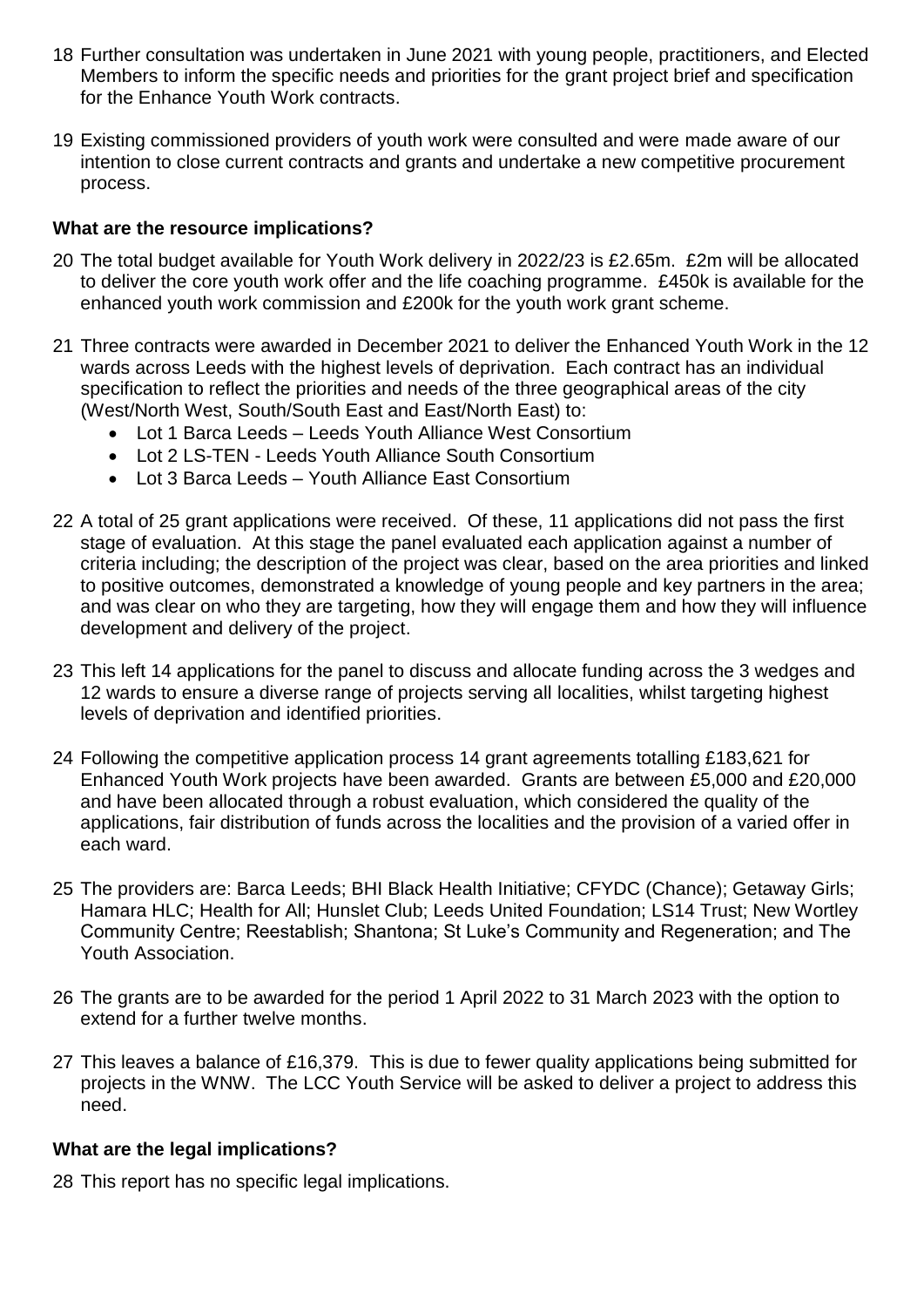#### **What are the key risks and how are they being managed?**

- 29 As the Enhanced Youth Work offer is to be delivered by new Consortia under new arrangements there is a risk that suppliers may not deliver what they have committed to and/or will not meet all the requirements outlined in the specification/contract. To mitigate these risks the contract will be closely managed and there has been time allowed during the mobilisation period to address any potential risks.
- 30 As in other areas of the Children and Families sector we have seen a challenge regarding the recruitment and retention of qualified Youth Workers. This is a National issue and the picture in Leeds reflects this. As a result, there are now a number of Youth Worker vacancies within the in-house Youth Service. To mitigate this risk the service is currently advertising several qualified Youth Worker posts and several Youth Support Worker posts. Successful candidates for the Youth Support Worker posts will be supported to gain an appropriate Youth Work qualification, thus enabling the service to develop and grow its own workforce for the future.

#### **Does this proposal support the council's three Key Pillars?**

 $\boxtimes$  Inclusive Growth  $\boxtimes$  Health and Wellbeing  $\boxtimes$  Climate Emergency

- 31 The new model for youth work delivery will help achieve the priority of inclusive growth by supporting more young people to be active citizens that are able to participate in education, employment, or training
- 32 Youth Work makes a significant contribution to the health & wellbeing of young people in Leeds by providing new opportunities and experiences that will increase informal learning helping them to develop the life skills and abilities to build healthy relationships, increasing social and emotional capabilities, independence, confidence, and resilience.
- 33 Youth work programmes include sessions and projects that educate young people about the impact and consequences of climate change and work with them to engage in social action activities that will help tackle and address the causes of climate change.

# **Options, timescales and measuring success**

#### **What other options were considered?**

34 Numerous options for commissioning youth work were considered and consulted on with stakeholders throughout the youth work review. Other options and models for youth work were discounted for various reasons. This option was found to have the most benefits for young people and communities in line with the findings of the review.

#### **How will success be measured?**

- 35 The pandemic has compounded inequalities that already existed, and it has affected vulnerable and marginalised groups the most. The disruption in education has also increased disparities, at a critical time of life for emotional and physical development. Success will be measured by the number of young people who are engaged and supported through youth work provision in order for them to improve their educational and health outcomes and enable them to be active citizens.
- 36 Youth work helps all young people to successfully navigate their journey through adolescence, giving them access to new opportunities and experiences and provide information and guidance that will support their personal and social development. It will raise their aspirations, build resilience, and enable them to make informed decisions that are right for them. The foundations of youth work are built through positive relationships with young people based on mutual respect and voluntary engagement.